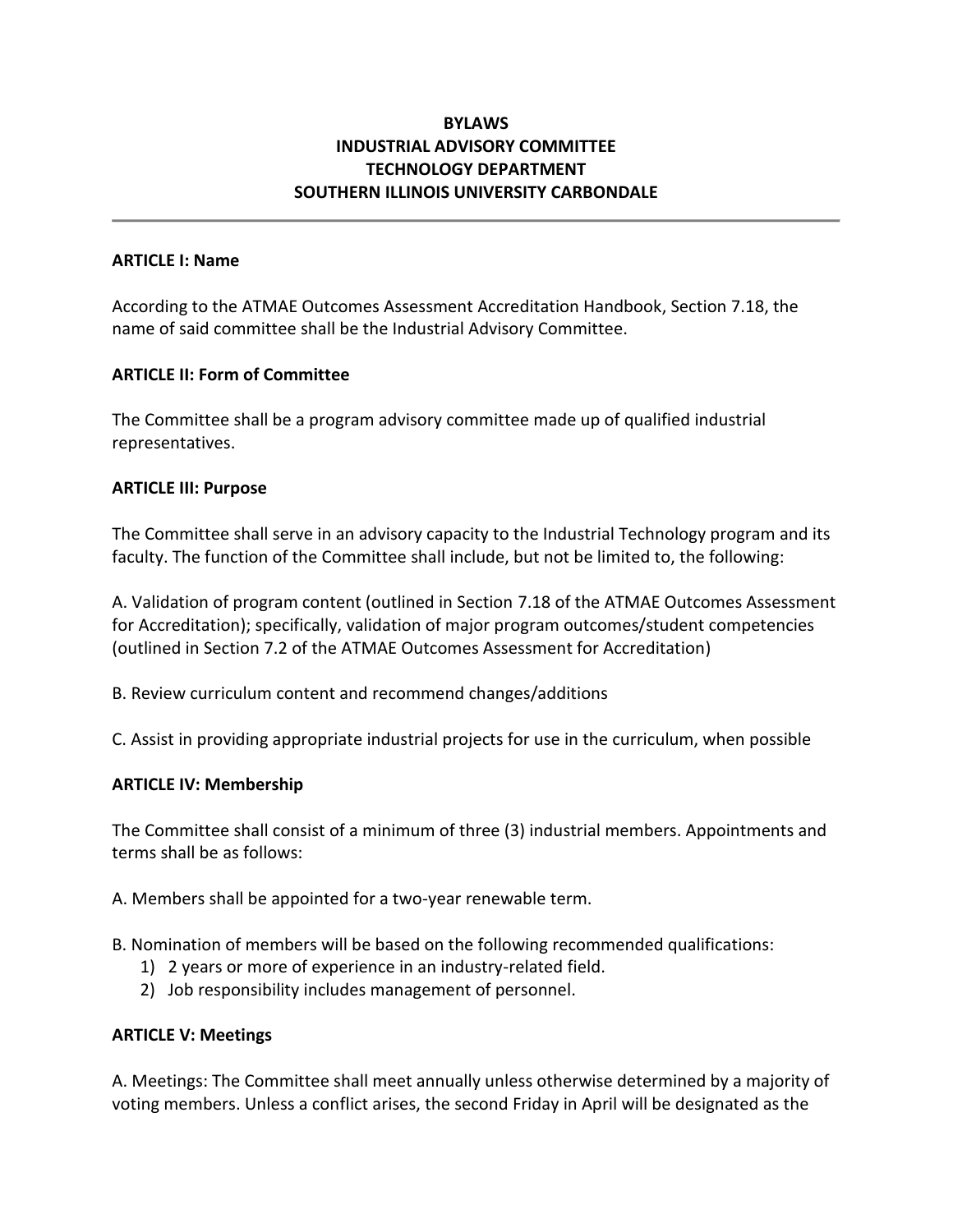regular meeting time.

B. Additional Meetings: Under special circumstances, the Chair and Co-Chair of the Industrial Advisory Committee can call additional meetings.

C. Quorum: At any meeting, a quorum shall consist of a majority of the Committee members. No action item requiring the Committee's vote shall be resolved in the absence of a quorum.

D. Voting Members: All members of the Committee are voting members.

E. Voting:

- 1) The vote on all questions coming before the Committee shall be by voice vote, raising of hands, or other effective method.
- 2) All votes will be tallied and recorded in the meeting minutes.

## **ARTICLE VI: Officers**

A. Officers shall serve a two-year renewable term.

B. The officers of the Committee shall consist of a Chair, Co-Chair and Secretary, elected by the Committee.

- C. Officers Duties
	- 1) Chair
		- a) The Chair shall formulate the agenda with input from members, and communicate the initial agenda to members on or before February 1st.
		- b) The Chair shall organize annual meetings and notify all members of meeting time and location on or before March 1st.
		- c) The Chair shall distribute final agenda to members on or before April  $1<sup>st</sup>$ .
		- d) The Chair shall perform such other duties as required and approved by the Committee.
		- e) The Chair shall be an industrial member.
	- 2) Co-Chair
		- a) The Co-Chair shall assist the Chair in fulfilling his/her duties and shall serve as Chair during the absence of the Chair.
		- b) The Co-Chair shall also perform such other duties as required and approved by the Committee.
	- 3) Secretary
		- a) The Secretary shall record minutes of all Committee meetings.
		- b) The Secretary shall distribute minutes of all Committee meetings to members no later than two weeks following the meeting date.

D. Officer Vacancy: In the event the Chair is unable to fulfill his/her duties or resigns in the middle of a term, the Co-Chair automatically assumes the duties of the Chair until elections for